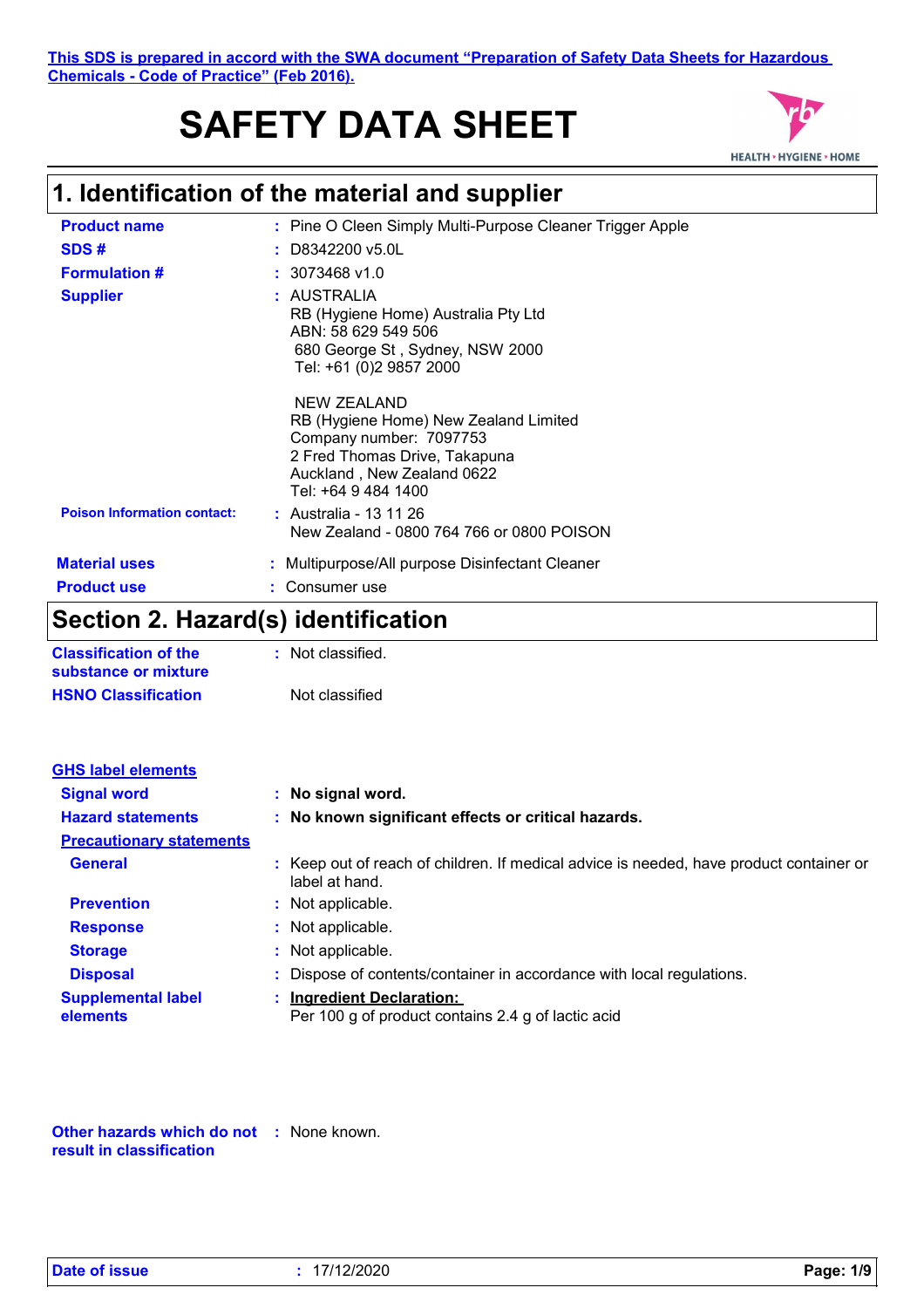# **Section 3. Composition and ingredient information**

**Substance/mixture :**

Mixture

| <b>Ingredient name</b>                      | $\%$ (w/w) | <b>CAS number</b> |
|---------------------------------------------|------------|-------------------|
| L-Lactic acid (2-hydroxy propionic<br>acid) | د>         | 79-33-4           |

 **Other Non-hazardous ingredients to 100%**

**Occupational exposure limits, if available, are listed in Section 8.**

## **Section 4. First aid measures**

#### Wash out mouth with water. Remove victim to fresh air and keep at rest in a position comfortable for breathing. If material has been swallowed and the exposed person is conscious, give small quantities of water to drink. Do not induce vomiting unless directed to do so by medical personnel. Get medical attention if symptoms occur. **:** Immediately flush eyes with plenty of water, occasionally lifting the upper and lower eyelids. Check for and remove any contact lenses. Get medical attention if irritation occurs. Flush contaminated skin with plenty of water. Remove contaminated clothing and **:** shoes. Get medical attention if symptoms occur. Remove victim to fresh air and keep at rest in a position comfortable for breathing. **:** Get medical attention if symptoms occur. **Eye contact Skin contact Inhalation Ingestion : Description of necessary first aid measures**

## **Most important symptoms/effects, acute and delayed**

| <b>Potential acute health effects</b> |                                                     |  |  |  |
|---------------------------------------|-----------------------------------------------------|--|--|--|
| <b>Eye contact</b>                    | : No known significant effects or critical hazards. |  |  |  |
| <b>Inhalation</b>                     | : No known significant effects or critical hazards. |  |  |  |
| <b>Skin contact</b>                   | : No known significant effects or critical hazards. |  |  |  |
| <b>Ingestion</b>                      | : No known significant effects or critical hazards. |  |  |  |
| <b>Over-exposure signs/symptoms</b>   |                                                     |  |  |  |
| <b>Eve contact</b>                    | : No specific data.                                 |  |  |  |
| <b>Inhalation</b>                     | : No specific data.                                 |  |  |  |
| <b>Skin contact</b>                   | : No specific data.                                 |  |  |  |
| <b>Ingestion</b>                      | : No specific data.                                 |  |  |  |
|                                       |                                                     |  |  |  |
|                                       |                                                     |  |  |  |

## **Protection of first-aiders :** No action shall be taken involving any personal risk or without suitable training. **Notes to physician <b>:** Treat symptomatically. Contact poison treatment specialist immediately if large quantities have been ingested or inhaled. **Specific treatments :** No specific treatment. **Indication of immediate medical attention and special treatment needed, if necessary**

**See toxicological information (Section 11)**

# **Section 5. Fire-fighting measures**

| <b>Extinguishing media</b>             |                                                                 |
|----------------------------------------|-----------------------------------------------------------------|
| <b>Suitable extinguishing</b><br>media | : Use an extinguishing agent suitable for the surrounding fire. |
| Unsuitable extinguishing<br>media      | : None known.                                                   |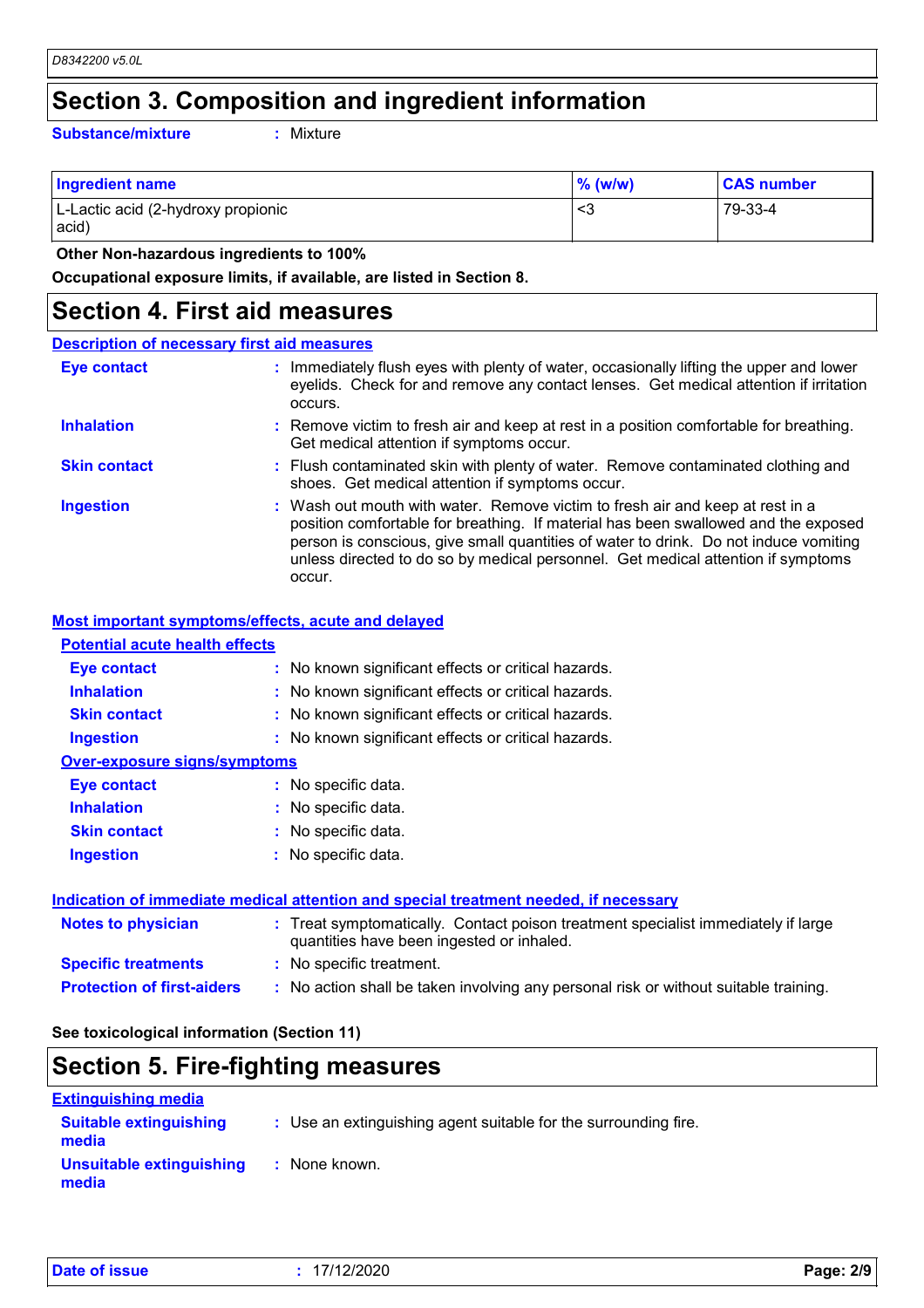# **Section 5. Fire-fighting measures**

| <b>Specific hazards arising</b><br>from the chemical   | : No specific fire or explosion hazard.                                                                                                                                                             |
|--------------------------------------------------------|-----------------------------------------------------------------------------------------------------------------------------------------------------------------------------------------------------|
| <b>Hazardous thermal</b><br>decomposition products     | : Decomposition products may include the following materials:<br>carbon dioxide<br>carbon monoxide                                                                                                  |
| <b>Special protective actions</b><br>for fire-fighters | : Promptly isolate the scene by removing all persons from the vicinity of the incident if<br>there is a fire. No action shall be taken involving any personal risk or without<br>suitable training. |
| <b>Special protective actions</b><br>for fire-fighters | : Fire-fighters should wear appropriate protective equipment and self-contained<br>breathing apparatus (SCBA) with a full face-piece operated in positive pressure<br>mode.                         |

# **Section 6. Accidental release measures**

## **Personal precautions, protective equipment and emergency procedures**

| For non-emergency<br>personnel   |    | : No action shall be taken involving any personal risk or without suitable training.<br>Evacuate surrounding areas. Keep unnecessary and unprotected personnel from<br>entering. Do not touch or walk through spilled material. Put on appropriate<br>personal protective equipment. |
|----------------------------------|----|--------------------------------------------------------------------------------------------------------------------------------------------------------------------------------------------------------------------------------------------------------------------------------------|
| For emergency responders         | ÷. | If specialized clothing is required to deal with the spillage, take note of any<br>information in Section 8 on suitable and unsuitable materials. See also the<br>information in "For non-emergency personnel".                                                                      |
| <b>Environmental precautions</b> |    | : Avoid dispersal of spilled material and runoff and contact with soil, waterways,<br>drains and sewers. Inform the relevant authorities if the product has caused<br>environmental pollution (sewers, waterways, soil or air).                                                      |

## **Methods and materials for containment and cleaning up**

| <b>Small spill</b> | : Stop leak if without risk. Move containers from spill area. Dilute with water and mop<br>up if water-soluble. Alternatively, or if water-insoluble, absorb with an inert dry<br>material and place in an appropriate waste disposal container. Dispose of via a<br>licensed waste disposal contractor.                                                                                                                                                                                                                                                                                    |
|--------------------|---------------------------------------------------------------------------------------------------------------------------------------------------------------------------------------------------------------------------------------------------------------------------------------------------------------------------------------------------------------------------------------------------------------------------------------------------------------------------------------------------------------------------------------------------------------------------------------------|
| <b>Large spill</b> | : Stop leak if without risk. Move containers from spill area. Prevent entry into sewers,<br>water courses, basements or confined areas. Wash spillages into an effluent<br>treatment plant or proceed as follows. Contain and collect spillage with non-<br>combustible, absorbent material e.g. sand, earth, vermiculite or diatomaceous earth<br>and place in container for disposal according to local regulations (see Section 13).<br>Dispose of via a licensed waste disposal contractor. Note: see Section 1 for<br>emergency contact information and Section 13 for waste disposal. |

**See Section 1 for emergency contact information.**

**See Section 8 for information on appropriate personal protective equipment. See Section 13 for additional waste treatment information.**

# **Section 7. Handling and storage**

## **Precautions for safe handling**

| <b>Protective measures</b>                       | : Put on appropriate personal protective equipment (see Section 8).                                                                                                                                                                                                                                                                                           |
|--------------------------------------------------|---------------------------------------------------------------------------------------------------------------------------------------------------------------------------------------------------------------------------------------------------------------------------------------------------------------------------------------------------------------|
| <b>Advice on general</b><br>occupational hygiene | : Eating, drinking and smoking should be prohibited in areas where this material is<br>handled, stored and processed. Workers should wash hands and face before<br>eating, drinking and smoking. Remove contaminated clothing and protective<br>equipment before entering eating areas. See also Section 8 for additional<br>information on hygiene measures. |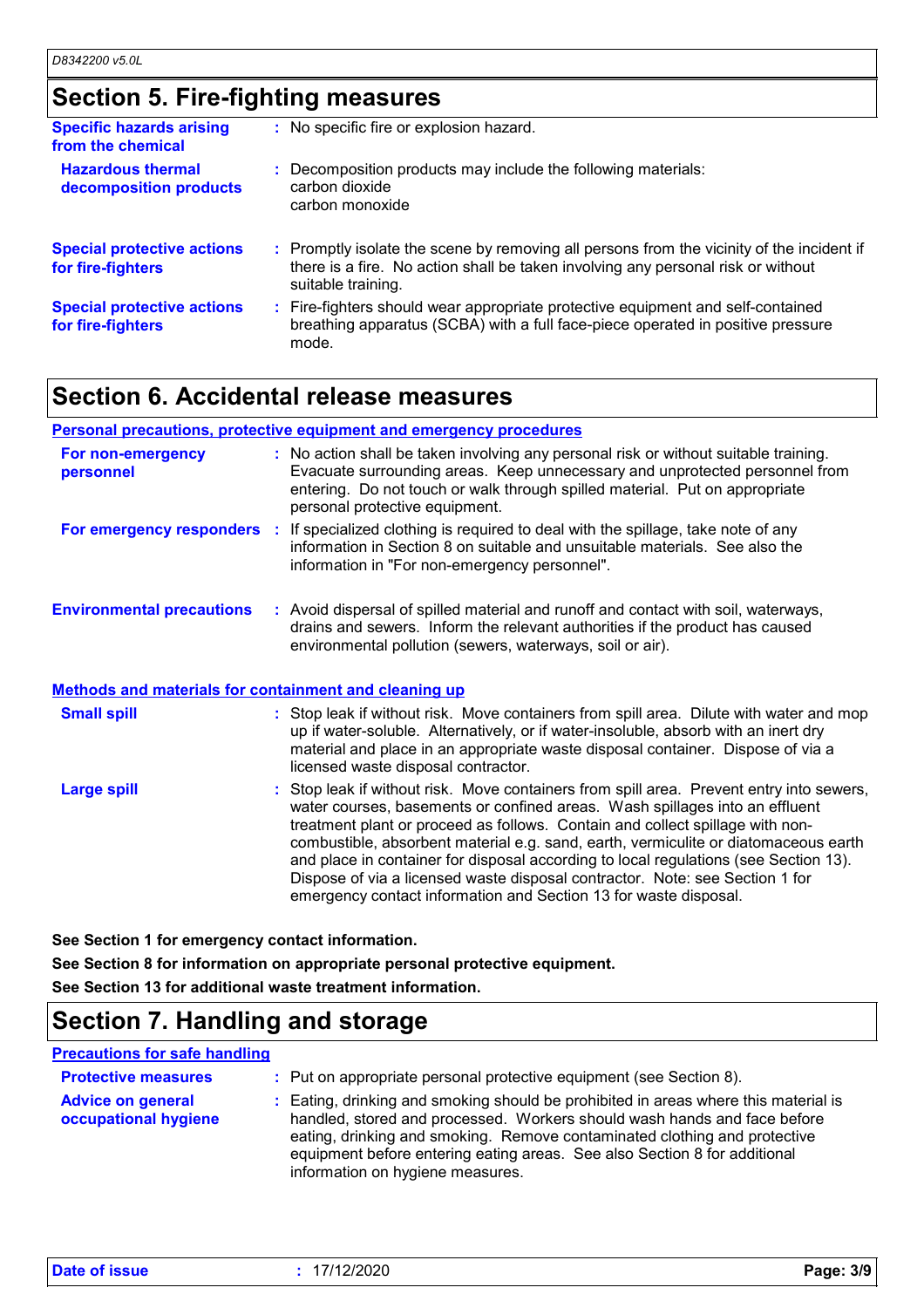# **Section 7. Handling and storage**

**Conditions for safe storage, :** Store in accordance with local regulations. Store in original container protected **including any incompatibilities** from direct sunlight in a dry, cool and well-ventilated area, away from incompatible materials (see Section 10) and food and drink. Keep container tightly closed and sealed until ready for use. Containers that have been opened must be carefully resealed and kept upright to prevent leakage. Do not store in unlabeled containers. Use appropriate containment to avoid environmental contamination. See Section 10 for incompatible materials before handling or use.

# **Section 8. Exposure controls and personal protection**

| <b>Control parameters</b>                  |                                                                                                                                                                                                                                                                                                                                                                                                   |
|--------------------------------------------|---------------------------------------------------------------------------------------------------------------------------------------------------------------------------------------------------------------------------------------------------------------------------------------------------------------------------------------------------------------------------------------------------|
| <b>Australia</b>                           |                                                                                                                                                                                                                                                                                                                                                                                                   |
| <b>Occupational exposure limits</b>        |                                                                                                                                                                                                                                                                                                                                                                                                   |
| None.                                      |                                                                                                                                                                                                                                                                                                                                                                                                   |
| <b>New Zealand</b>                         |                                                                                                                                                                                                                                                                                                                                                                                                   |
| <b>Occupational exposure limits</b>        | : No exposure standard allocated.                                                                                                                                                                                                                                                                                                                                                                 |
| <b>Appropriate engineering</b><br>controls | : Good general ventilation should be sufficient to control worker exposure to airborne<br>contaminants.                                                                                                                                                                                                                                                                                           |
| <b>Environmental exposure</b><br>controls  | : Emissions from ventilation or work process equipment should be checked to ensure<br>they comply with the requirements of environmental protection legislation. In some<br>cases, fume scrubbers, filters or engineering modifications to the process<br>equipment will be necessary to reduce emissions to acceptable levels.                                                                   |
| <b>Individual protection measures</b>      |                                                                                                                                                                                                                                                                                                                                                                                                   |
| <b>Hygiene measures</b>                    | : Wash hands, forearms and face thoroughly after handling chemical products, before<br>eating, smoking and using the lavatory and at the end of the working period.<br>Appropriate techniques should be used to remove potentially contaminated clothing.<br>Wash contaminated clothing before reusing. Ensure that eyewash stations and<br>safety showers are close to the workstation location. |
| <b>Eye/face protection</b>                 | Safety eyewear complying with an approved standard should be used when a risk<br>assessment indicates this is necessary to avoid exposure to liquid splashes, mists,<br>gases or dusts. If contact is possible, the following protection should be worn,<br>unless the assessment indicates a higher degree of protection: safety glasses with<br>side-shields.                                   |
| <b>Skin protection</b>                     |                                                                                                                                                                                                                                                                                                                                                                                                   |
| <b>Hand protection</b>                     | : Chemical-resistant, impervious gloves complying with an approved standard should<br>be worn at all times when handling chemical products if a risk assessment indicates<br>this is necessary.                                                                                                                                                                                                   |
| <b>Body protection</b>                     | : Personal protective equipment for the body should be selected based on the task<br>being performed and the risks involved and should be approved by a specialist<br>before handling this product.                                                                                                                                                                                               |
| <b>Other skin protection</b>               | : Appropriate footwear and any additional skin protection measures should be<br>selected based on the task being performed and the risks involved and should be<br>approved by a specialist before handling this product.                                                                                                                                                                         |
| <b>Respiratory protection</b>              | Based on the hazard and potential for exposure, select a respirator that meets the<br>appropriate standard or certification. Respirators must be used according to a<br>respiratory protection program to ensure proper fitting, training, and other important<br>aspects of use.                                                                                                                 |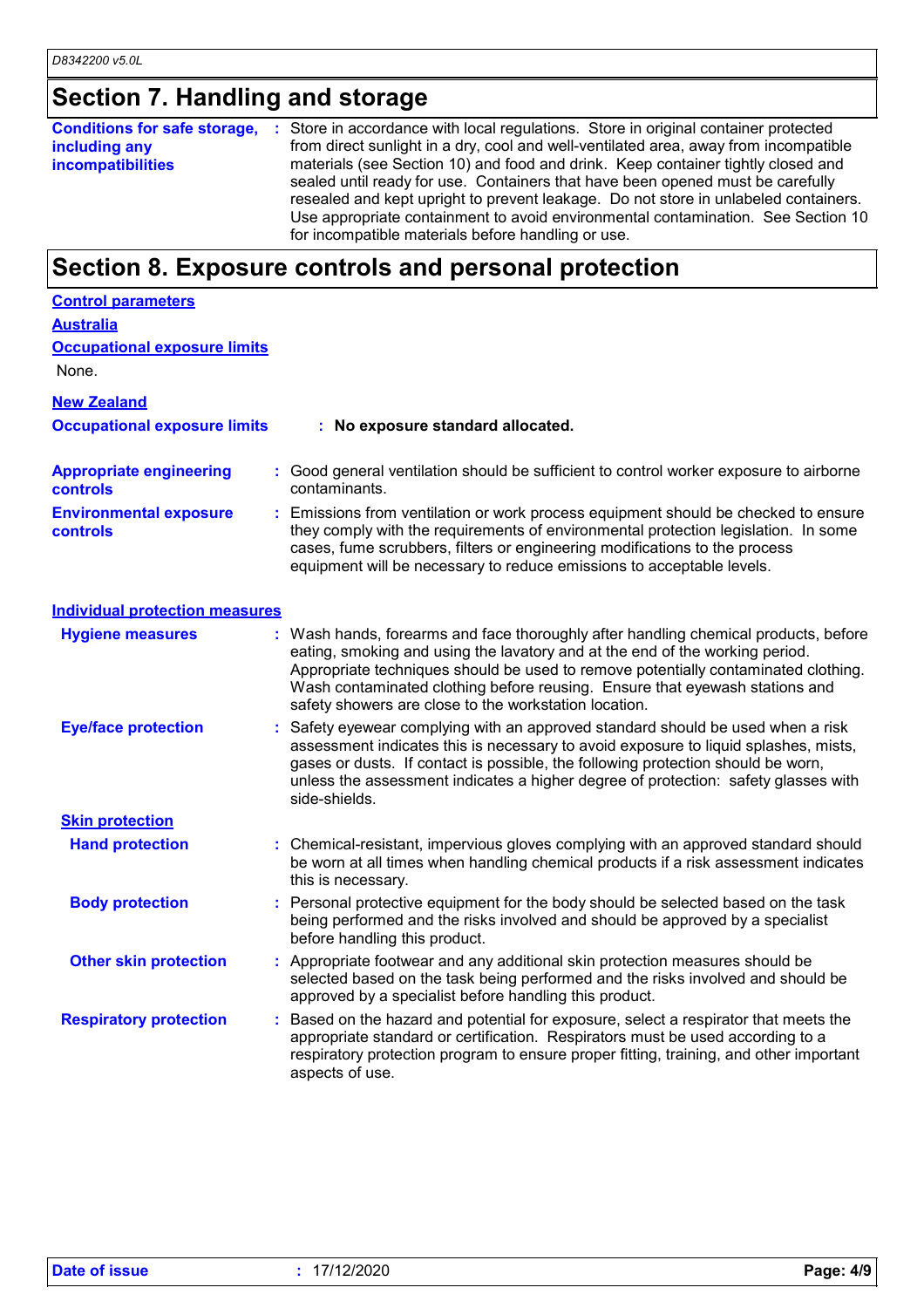# **Section 9. Physical and chemical properties**

| <b>Appearance</b>                                 |                                                                        |
|---------------------------------------------------|------------------------------------------------------------------------|
| <b>Physical state</b>                             | : Liquid.                                                              |
| <b>Color</b>                                      | : Clear.                                                               |
| Odor                                              | : Fragrant.                                                            |
| <b>Odor threshold</b>                             | $:$ Not available.                                                     |
| рH                                                | $2.4$ to $3$                                                           |
|                                                   |                                                                        |
| <b>Melting point</b>                              | : Not available.                                                       |
| <b>Boiling point</b>                              | : Not available.                                                       |
| <b>Flash point</b>                                | : Open cup: $>93^{\circ}$ C ( $>199.4^{\circ}$ F)                      |
| <b>Evaporation rate</b>                           | : Not available.                                                       |
| <b>Flammability (solid, gas)</b>                  | : Not available.                                                       |
| Lower and upper explosive<br>(flammable) limits   | : Not available.                                                       |
| <b>Vapor pressure</b>                             | : Not available.                                                       |
| <b>Vapor density</b>                              | : Not available.                                                       |
| <b>Relative density</b>                           | $: 0.995$ to 1.005                                                     |
| <b>Solubility</b>                                 | : Easily soluble in the following materials: cold water and hot water. |
| <b>Solubility in water</b>                        | : Not determined                                                       |
| <b>Partition coefficient: n-</b><br>octanol/water | : Not available.                                                       |
| <b>Auto-ignition temperature</b>                  | : Not available.                                                       |
| <b>Decomposition temperature</b>                  | : Not available.                                                       |
| <b>Viscosity</b>                                  | : Not available.                                                       |
| Flow time (ISO 2431)                              | : Not available.                                                       |
| <b>Aerosol product</b>                            |                                                                        |

# **Section 10. Stability and reactivity**

| <b>Reactivity</b>                            | : No specific test data related to reactivity available for this product or its ingredients.              |
|----------------------------------------------|-----------------------------------------------------------------------------------------------------------|
| <b>Chemical stability</b>                    | : The product is stable.                                                                                  |
| <b>Possibility of hazardous</b><br>reactions | : Under normal conditions of storage and use, hazardous reactions will not occur.                         |
| <b>Conditions to avoid</b>                   | : No specific data.                                                                                       |
| <b>Incompatible materials</b>                | : No specific data.                                                                                       |
| <b>Hazardous decomposition</b><br>products   | : Under normal conditions of storage and use, hazardous decomposition products<br>should not be produced. |

# **Section 11. Toxicological information**

**Acute toxicity Information on toxicological effects**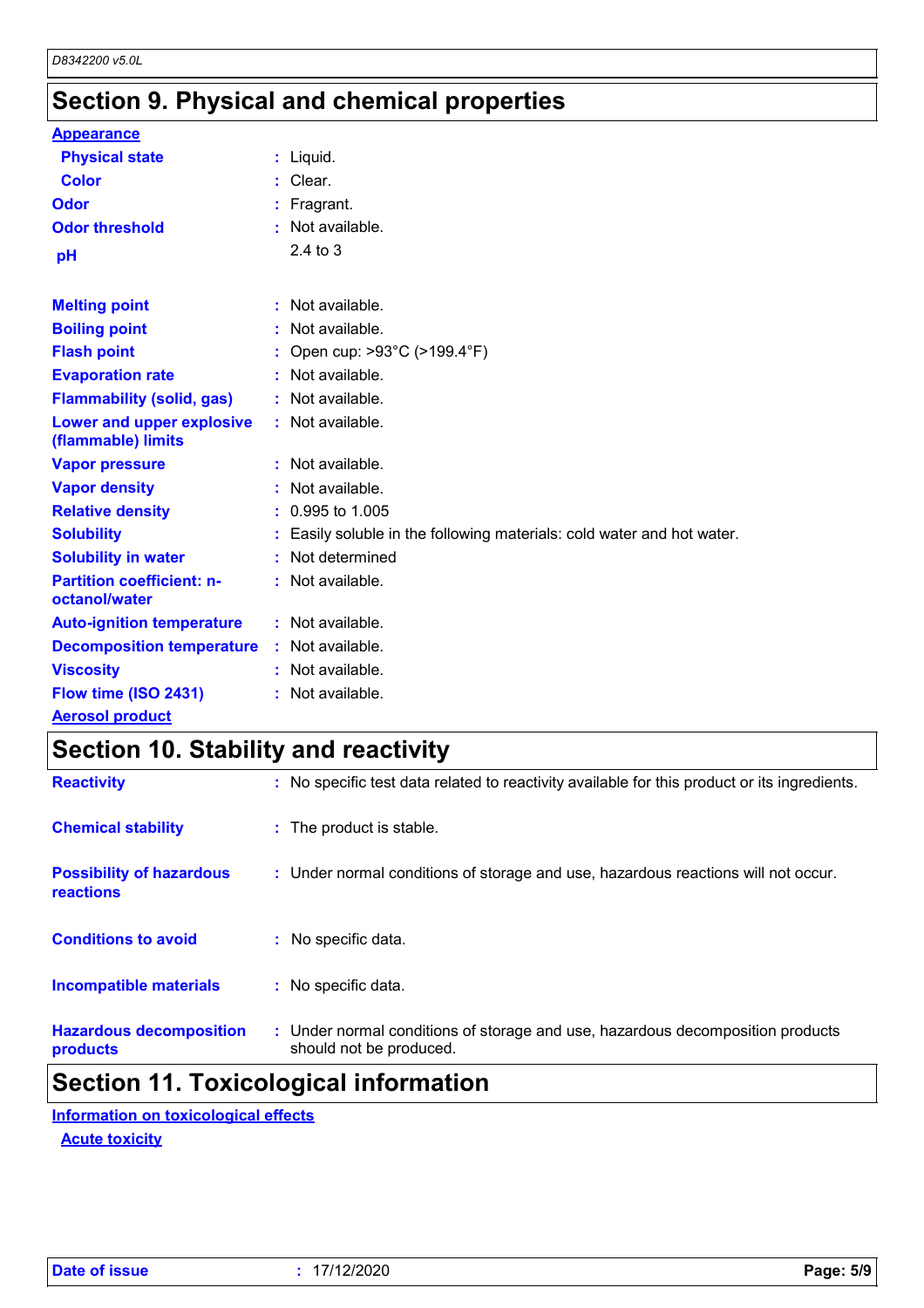# **Section 11. Toxicological information**

| <b>Product/ingredient name</b>              | <b>Result</b>                | <b>Species</b>                | <b>Dose</b>               | <b>Exposure</b> |
|---------------------------------------------|------------------------------|-------------------------------|---------------------------|-----------------|
| L-Lactic acid (2-hydroxy<br>propionic acid) | <b>LC50 Inhalation Vapor</b> | Rat - Male,<br>Female         | 7.94 mg/l                 | 4 hours         |
|                                             | LD50 Dermal<br>LD50 Oral     | Rabbit - Male<br>Rat - Female | 2000 mg/kg<br>3543 mg/kg  |                 |
| MPC FF1318-129A                             | <b>LC50 Inhalation Vapor</b> | Rat - Male,<br>Female         | $>2.26$ mg/l              | 4 hours         |
|                                             |                              |                               |                           |                 |
|                                             | LD50 Dermal<br>LD50 Oral     | Rat - Female<br>Rat - Female  | 5050 mg/kg<br>>5000 mg/kg |                 |

**Conclusion/Summary :** Not classified. \*Information is based on toxicity test result of a similar product.

## **Irritation/Corrosion**

| <b>Product/ingredient name</b>              | <b>Result</b>         | <b>Species</b> | <b>Score</b> | <b>Exposure</b> | <b>Observation</b> |
|---------------------------------------------|-----------------------|----------------|--------------|-----------------|--------------------|
| L-Lactic acid (2-hydroxy<br>propionic acid) | Skin - Irritant       | Rabbit         |              | 24 hours        |                    |
| MPC FF1318-129A                             | Skin - Edema          | Rabbit         | 0.5          |                 | 21 days            |
|                                             |                       |                |              |                 |                    |
|                                             |                       |                |              |                 |                    |
|                                             | Eyes - Cornea opacity | Rabbit         | 8.7          |                 | 21 days            |

**Conclusion/Summary**

- **Skin Example 20 Skin :** Non-irritant to skin. Information is based on toxicity test result of a similar product. **Eyes Eyes :** Non-irritating to the eyes. Information is based on toxicity test result of a similar
	- product.

**Respiratory :** Based on available data, the classification criteria are not met.

## **Sensitization**

| <b>Product/ingredient name</b>              | <b>Route of</b><br>exposure | <b>Species</b> | <b>Result</b>   |
|---------------------------------------------|-----------------------------|----------------|-----------------|
| L-Lactic acid (2-hydroxy<br>propionic acid) | skin                        | Guinea pig     | Not sensitizing |
| MPC FF1318-129A                             | skin                        | Guinea pig     | Not sensitizing |
|                                             |                             |                |                 |

**Carcinogenicity** Not available. **Conclusion/Summary :** Based on available data, the classification criteria are not met. **Mutagenicity** Not available. **Conclusion/Summary :** Based on available data, the classification criteria are not met. **Reproductive toxicity Conclusion/Summary :** Based on available data, the classification criteria are not met. Not available. **Conclusion/Summary Skin Example 20 Skin :** Non-sensitizer. Information is based on toxicity test result of a similar product. **Respiratory <b>:** Based on available data, the classification criteria are not met. **Date of issue :** 17/12/2020 **Page: 6/9**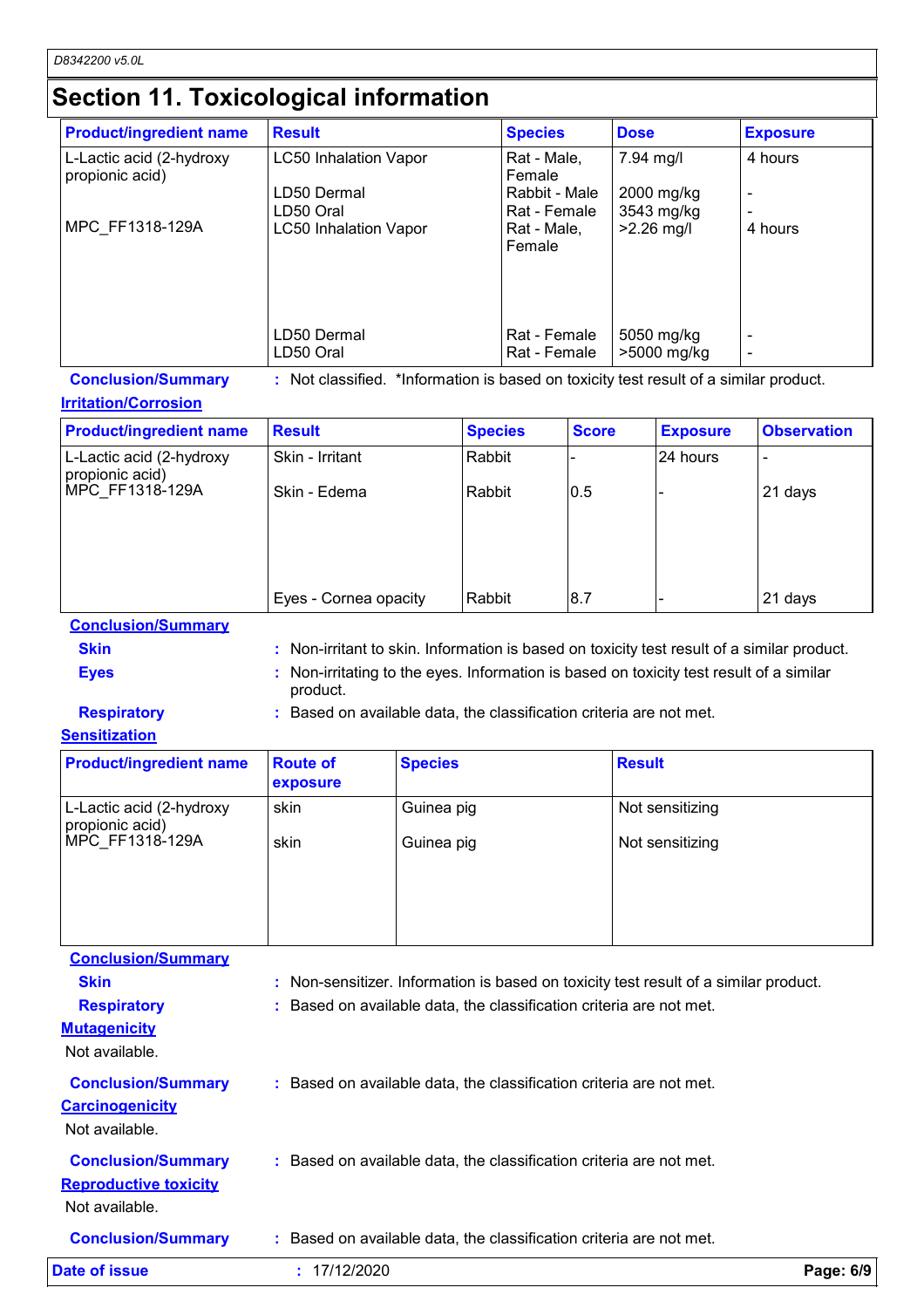# **Section 11. Toxicological information**

## **Teratogenicity**

Not available.

| <b>Conclusion/Summary</b>                                 | : Based on available data, the classification criteria are not met.                      |
|-----------------------------------------------------------|------------------------------------------------------------------------------------------|
| <b>Specific target organ toxicity (single exposure)</b>   |                                                                                          |
| Not available.                                            |                                                                                          |
| <b>Specific target organ toxicity (repeated exposure)</b> |                                                                                          |
| Not available.                                            |                                                                                          |
| <b>Aspiration hazard</b>                                  |                                                                                          |
| Not available.                                            |                                                                                          |
|                                                           |                                                                                          |
| <b>Information on the likely</b><br>routes of exposure    | : Not available.                                                                         |
| <b>Potential acute health effects</b>                     |                                                                                          |
| <b>Eye contact</b>                                        | : No known significant effects or critical hazards.                                      |
| <b>Inhalation</b>                                         | : No known significant effects or critical hazards.                                      |
| <b>Skin contact</b>                                       | No known significant effects or critical hazards.                                        |
| <b>Ingestion</b>                                          | : No known significant effects or critical hazards.                                      |
|                                                           |                                                                                          |
|                                                           | <b>Symptoms related to the physical, chemical and toxicological characteristics</b>      |
| <b>Eye contact</b>                                        | : No specific data.                                                                      |
| <b>Inhalation</b>                                         | : No specific data.                                                                      |
| <b>Skin contact</b>                                       | : No specific data.                                                                      |
| <b>Ingestion</b>                                          | : No specific data.                                                                      |
|                                                           |                                                                                          |
|                                                           | Delayed and immediate effects and also chronic effects from short and long term exposure |
| <b>Short term exposure</b>                                |                                                                                          |
| <b>Potential immediate</b><br>effects                     | : Not available.                                                                         |
| <b>Potential delayed effects</b>                          | : Not available.                                                                         |
| <b>Long term exposure</b>                                 |                                                                                          |
| <b>Potential immediate</b><br>effects                     | : Not available.                                                                         |
| <b>Potential delayed effects</b>                          | $:$ Not available.                                                                       |
| <b>Potential chronic health effects</b>                   |                                                                                          |
| Not available.                                            |                                                                                          |
| <b>Conclusion/Summary</b>                                 | Based on available data, the classification criteria are not met.                        |
| <b>General</b>                                            | No known significant effects or critical hazards.                                        |
| <b>Carcinogenicity</b>                                    | No known significant effects or critical hazards.                                        |
| <b>Mutagenicity</b>                                       | No known significant effects or critical hazards.                                        |
| <b>Teratogenicity</b>                                     | No known significant effects or critical hazards.                                        |
| <b>Developmental effects</b>                              | No known significant effects or critical hazards.                                        |
| <b>Fertility effects</b>                                  | No known significant effects or critical hazards.                                        |
|                                                           |                                                                                          |
| <b>Numerical measures of toxicity</b>                     |                                                                                          |
| <b>Acute toxicity estimates</b>                           |                                                                                          |

| <b>Route</b> | <b>ATE value</b> |
|--------------|------------------|
| Dermal       | 5050 mg/kg       |

|  | <b>Date of issue</b> |  |
|--|----------------------|--|
|  |                      |  |

**Date of issue :** 17/12/2020 **Page: 7/9**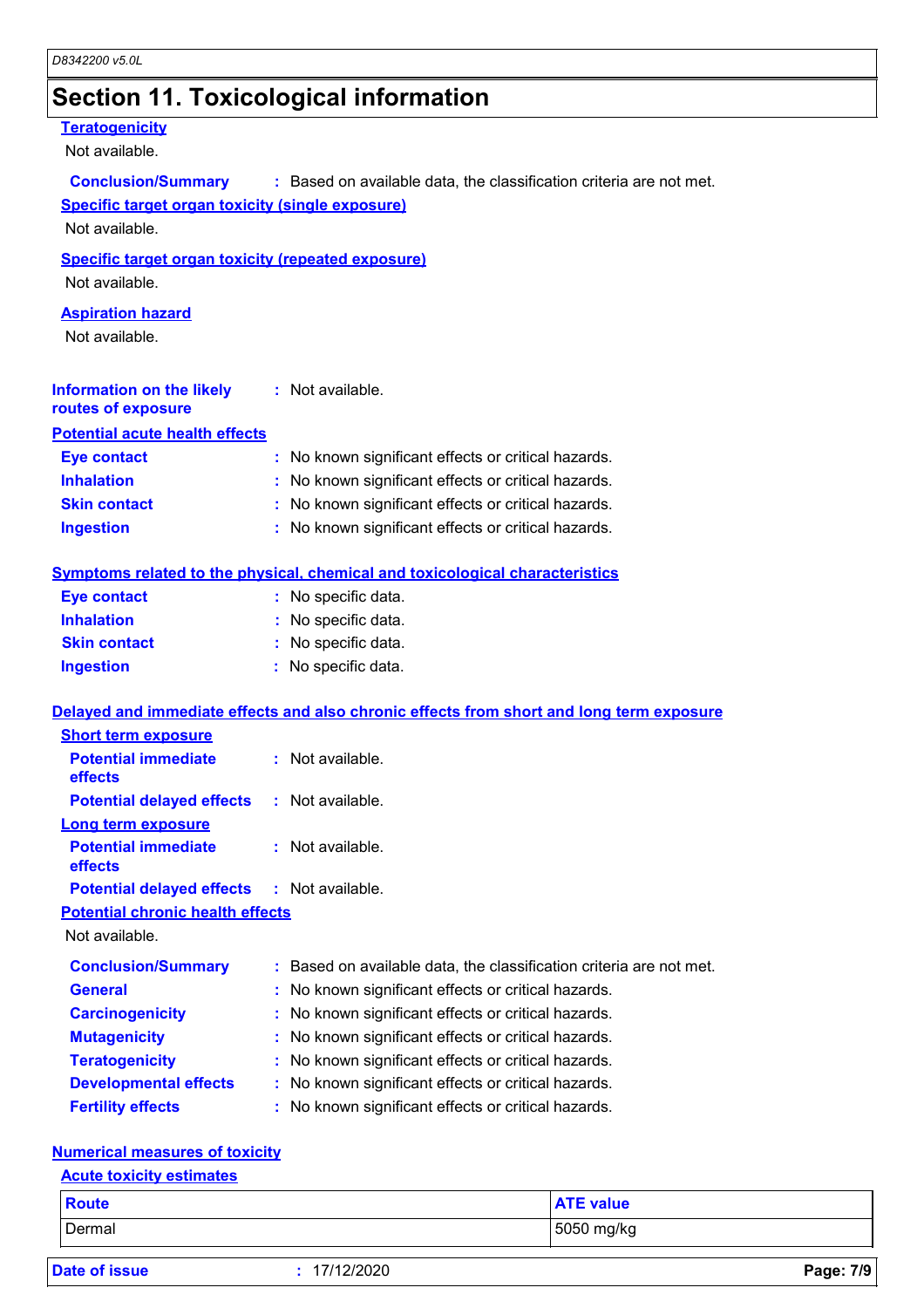# **Section 11. Toxicological information**

## **Section 12. Ecological information Bioaccumulative potential Other adverse effects** : No known significant effects or critical hazards. Not available. **Toxicity** Not available. **Conclusion/Summary :** Based on available data, the classification criteria are not met. **Persistence and degradability Conclusion/Summary :** Based on available data, the classification criteria are not met. **Soil/water partition coefficient (Koc) :** Not available. **Mobility in soil Section 13. Disposal considerations** The generation of waste should be avoided or minimized wherever possible. Disposal of this product, solutions and any by-products should at all times comply with the requirements of environmental protection and waste disposal legislation and any regional local authority requirements. Dispose of surplus and nonrecyclable products via a licensed waste disposal contractor. Waste should not be disposed of untreated to the sewer unless fully compliant with the requirements of all authorities with jurisdiction. Waste packaging should be recycled. Incineration or **Disposal methods :**

landfill should only be considered when recycling is not feasible. This material and its container must be disposed of in a safe way. Empty containers or liners may retain some product residues. Avoid dispersal of spilled material and runoff and contact with soil, waterways, drains and sewers.

|                                        | <b>ADG</b>               | <b>ADR/RID</b> | <b>IMDG</b>    | <b>IATA</b>   |
|----------------------------------------|--------------------------|----------------|----------------|---------------|
| <b>UN number</b>                       | Not regulated.           | Not regulated. | Not regulated. | Not Regulated |
| <b>UN proper</b><br>shipping name      | ۰                        |                |                |               |
| <b>Transport hazard</b><br>class(es)   | $\overline{\phantom{a}}$ |                |                |               |
| <b>Packing group</b>                   | $\overline{\phantom{a}}$ |                |                |               |
| <b>Environmental</b><br><b>hazards</b> | No.                      | No.            | No.            | No.           |

**Special precautions for user** : Transport within user's premises: always transport in closed containers that are upright and secure. Ensure that persons transporting the product know what to do in the event of an accident or spillage.

**Date of issue :** 17/12/2020 **Page: 8/9**